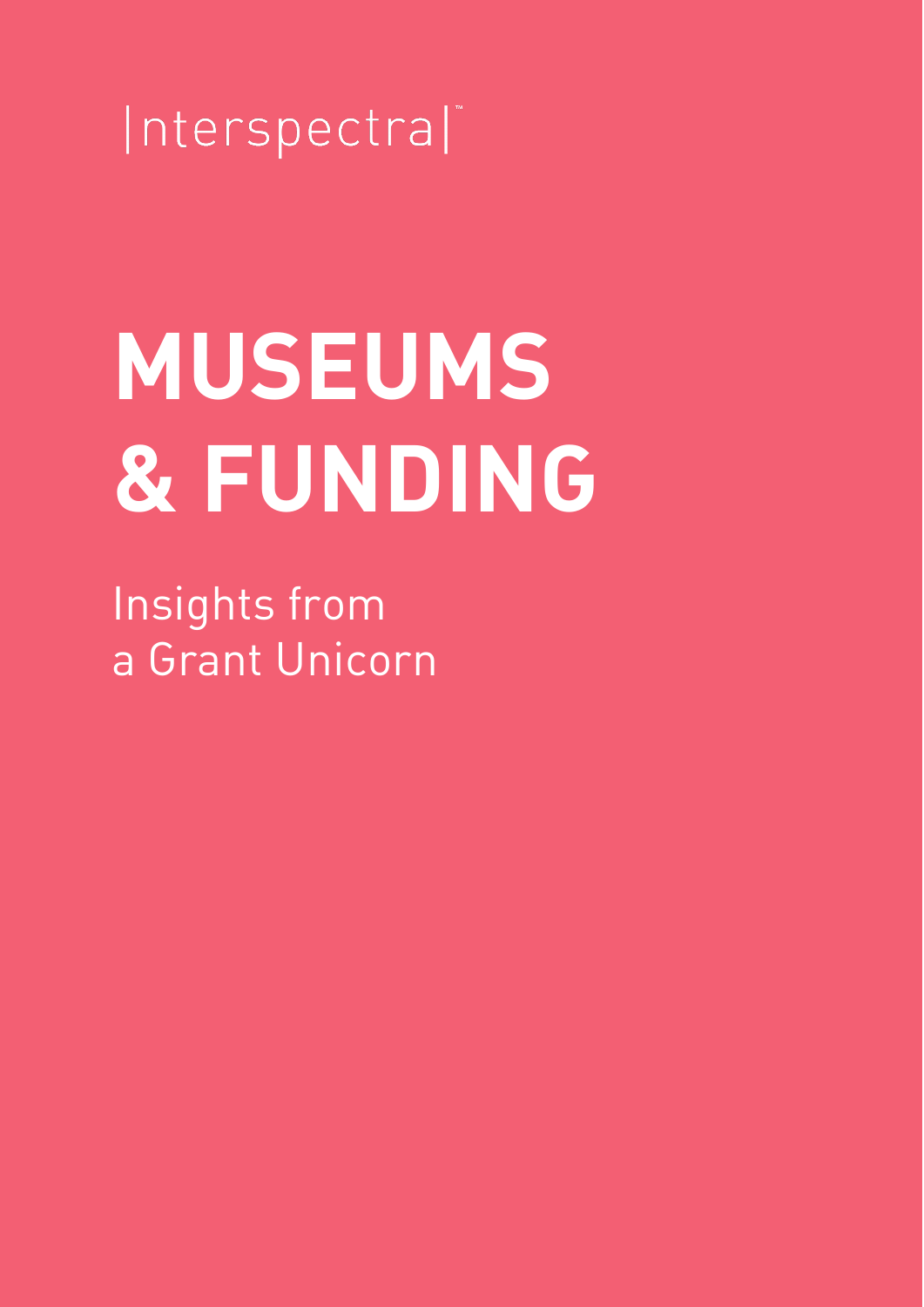### **MUSEUMS & FUNDING**

Insights from a Grant Unicorn

**WE HAVE SCOUTED THE WEB** for fundraising learning resources that can help you take the first step in becoming a fundraising master, or a Grant Unicorn as Meredith Noble, founder of learngrantwriting.org likes to call it.

The web page, learngrantwriting.org, straightforwardly teaches the art of fundraising. Fundraising is very competitive, and receiving grants means beating others to the punch. So knowing what you are doing and doing it right will be incredibly helpful. When it comes to it, your writing effort is not a light matter. Meredith Noble's book, How to Write a Grant: Become a Grant Writing Unicorn', offers a comprehensive and direct approach to grant writing.

The main takeaways are the many questions you need to ask yourself to make sure that everything runs as smooth as possible. There is a lot to learn from the grant application expert Meredith Noble. We have only touched the surface of a few chapters. On Amazon, this book is the most wanted in the museum industry, and we understand why.

<sup>1.</sup> Noble, Meredith. 2019. How to Write a Grant: Become a Grant Writing Unicorn. Seneca Works  $11C$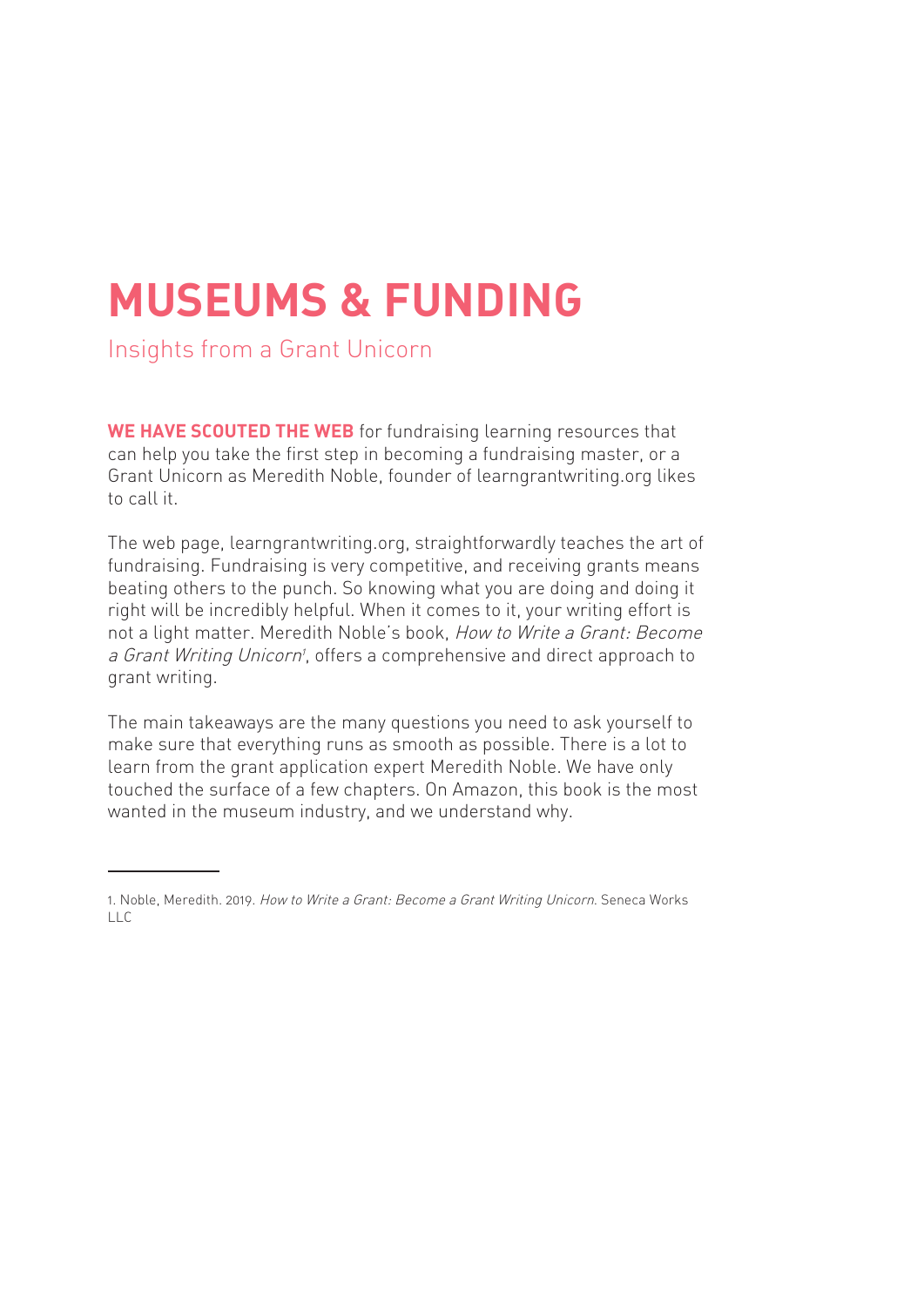## **WRITE A GRANT & STRUCTURE THE WORK**

Grant writing is a lot of work, there is no such thing as free money. The overall trick is continuity, stay on schedule and preform your best work. To be able to do this you need a set of skills, which are very learnable. Below we shed light on things to consider when writing a grant or applying for funding.

#### **What do you do with the funding guidelines?**

According to Meredith it is essential to read the guidelines thoroughly, take a break and refill with energy. Then come back, reread the instructions and sharpen your best pen and highlight keywords that are used several times. Analyze and decode.

#### **Do you sketch a skeleton outline?**

To prevent feeling overwhelmed by a blank paper, you could sketch an outline. Meredith calls this a Narrative Skeleton. She creates a framework for each section of the narrative and scoring criteria.

#### **When should I finalize the grant budget?**

"In a perfect world, project budgets would be nearly complete before starting an application, but it never seems to work out that way." (Noble. location 173, e-book. 2019). It is, however of high importance to finalize your budget early since it affects other parts of the application process.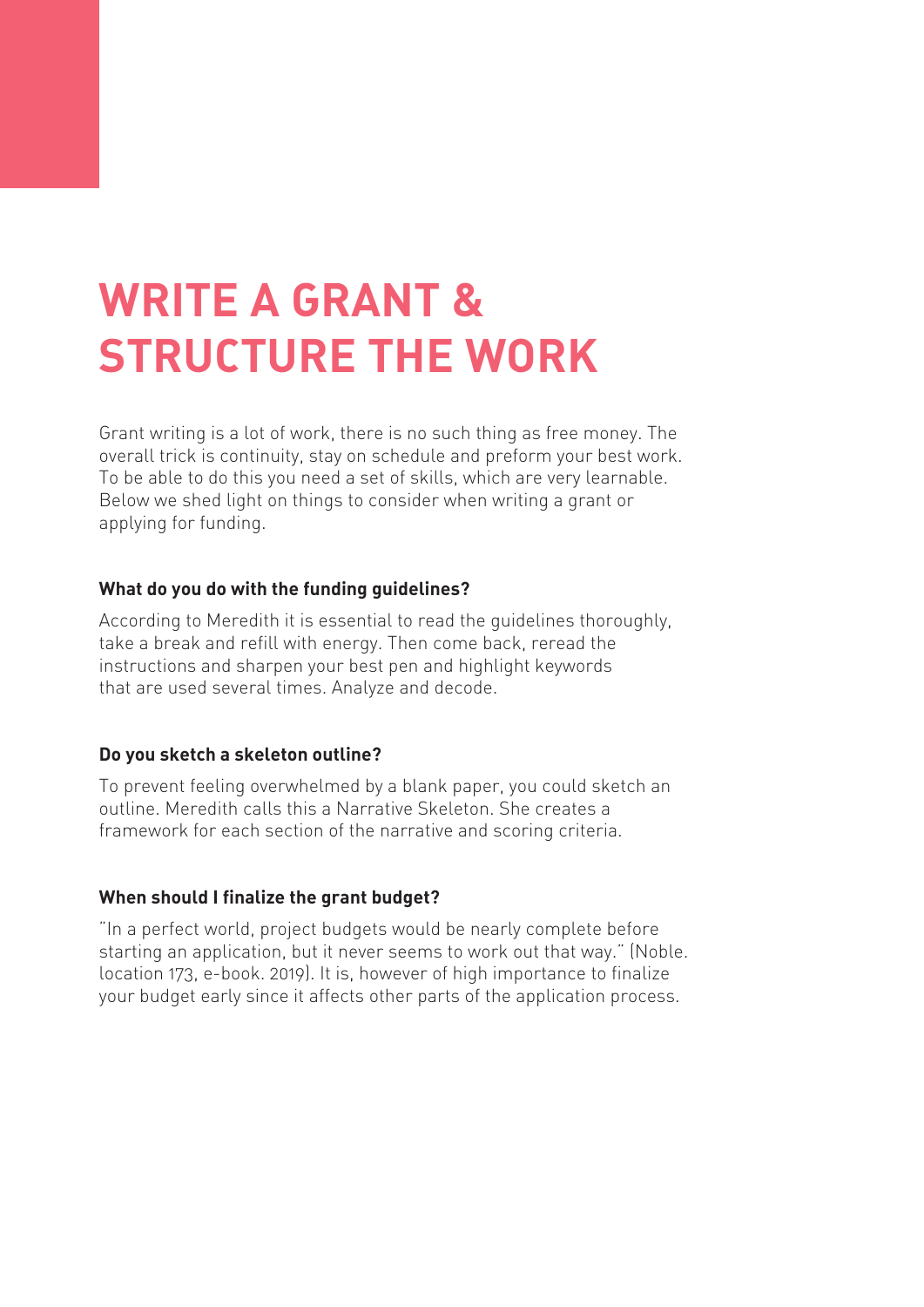#### **How do you define the narrative?**

A narrative, Meredith explains as a written description of your project, the problem it solves, and why it should be funded. The narrative must be customized for the grant you are applying for and not copy-pasted. One excellent recommendation is to collaborate with someone, have internal deadlines together, and send your progress every 2-3 days to inspire working quickly.

#### **How do you manage your attention and focus?**

Meredith aims at working 90 minutes blocks with a full hour rest in between. She walks, stretches, eats healthy foods, catches up with friends, takes a nap, etc. The most crucial point is to stop thinking about writing and leave the computer. Sometimes, it's enough with 20-30 minutes breaks. Write down every task that pops into your mind that allows you to stop thinking about it and move on. Same goes for emails; she tries to wait until completing the top priorities for that particular day before checking emails and similar.

#### **How do you review the application?**

Always plan to use, if possible, a fresh set of eyes, someone that hasn't seen parts of the application yet to review the entire application. Meredith stresses that to avoid burnout, mistakes, and unnecessary stress, aim to submit the grant at least one day early but preferably two.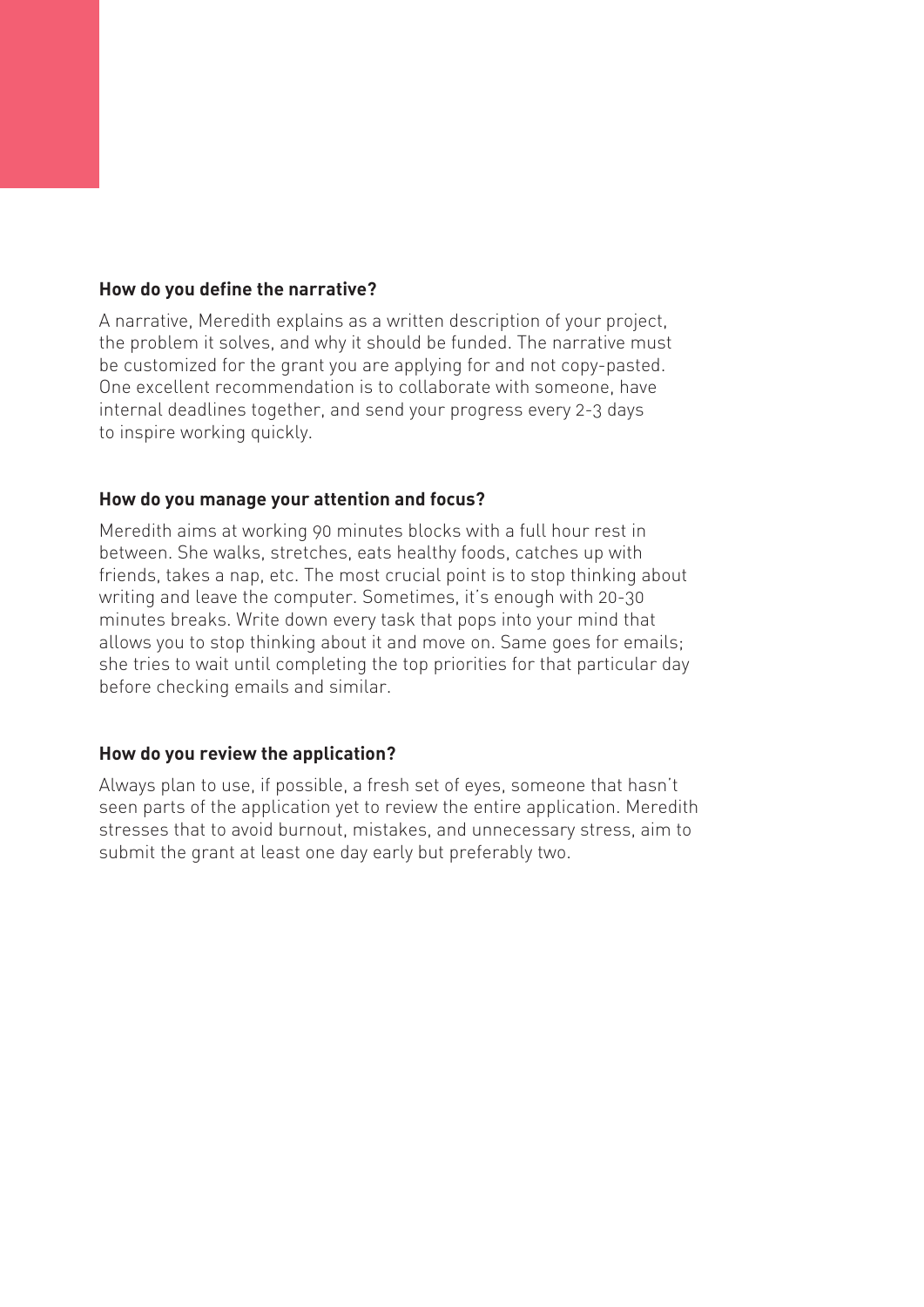### **WRITE A CONVINCING NARRATIVE**

A convincing narrative is vital. Meredith highlights that "you should tell stories that help the reader understand the bigger context for why your project matters. Do not just explain what you are going to do, show them why." (Noble. location 384, e-book. 2019).

#### **How do you convince - why is the project important?**

Describe it with passion; you have to really believe in it. It's like doing sales, its complicated if you do not believe in it. Meredith only takes on projects that she finds interesting and valuable.

#### **How do you define what problem you are solving?**

Show that it's more than a good idea. Funding organizations want to fund those who solve real problems and can create positive change.

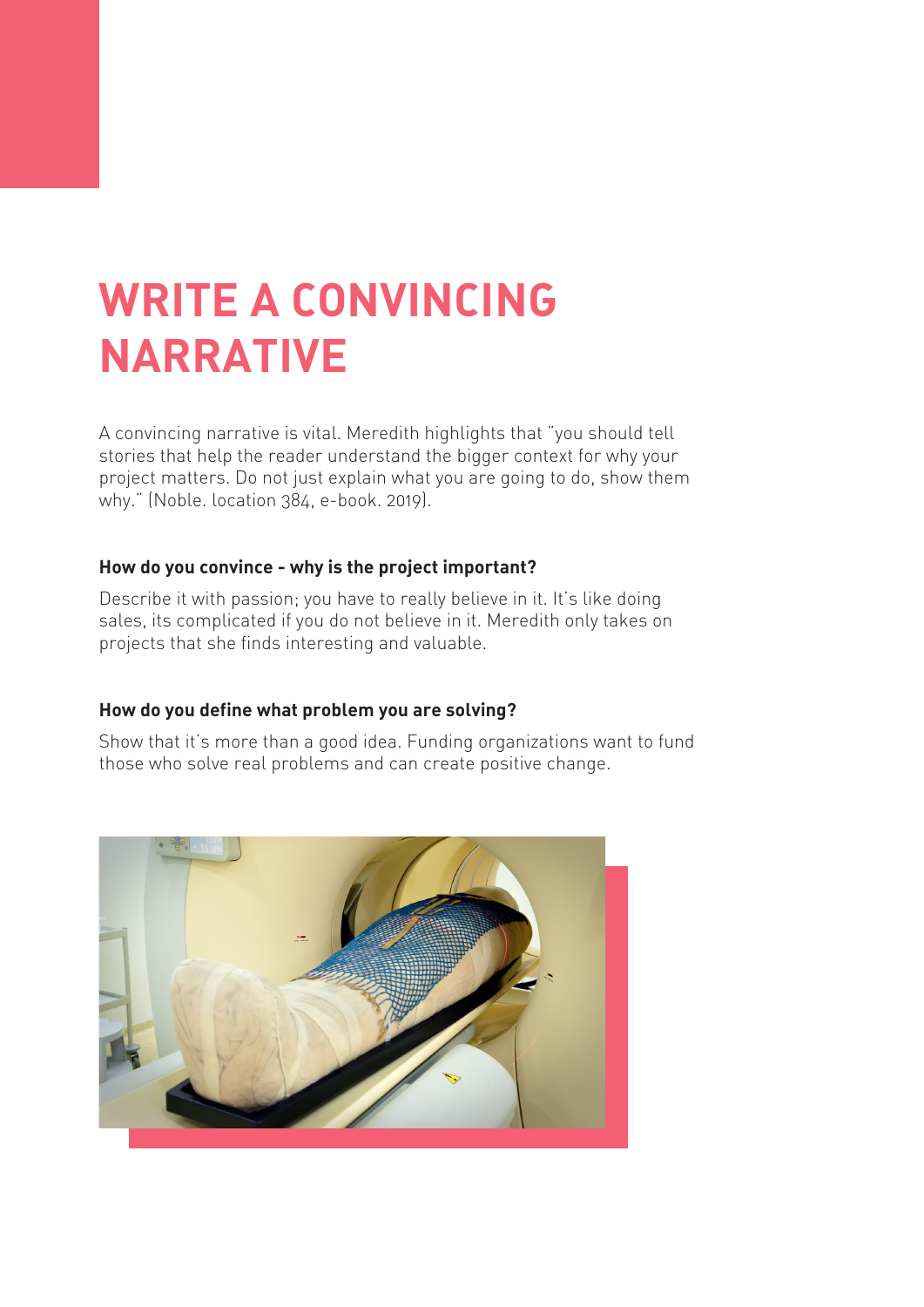#### **How do you define your "why arguments"?**

Meredith propose these questions to ask yourself when defining why your project matters:

- "Why does this project matter to your community? How are you making your community stronger?
- What other things can happen by developing this project? Can other investments be made because funding is freed up? Is there a domino effect: if this project happens, will two or three others also fall into place?
- What happens if this project is not funded?
- What are the regional implications? Does your project transcend your organization's boundaries to affect others?" (Noble. location 384, e-book. 2019).

#### **Do you use phrases like, if this grant is awarded….?**

Investors want value for their money. Paint a picture with phrases like "if this grant is awarded…." in the narrative of the grant you have pursued or will pursue to demonstrate relationships between funding resources.

#### **Do you put the team in the spotlight?**

"Funders know that projects will be successful because of the people behind them." (Noble. location 425, e-book. 2019). It's essential to demonstrate and show throughout the application that you have a competent team. Spend time thinking about why your team has great leaders and are capable of executing the project plan. Assemble the best team you can with unlikely combinations of people and stakeholders.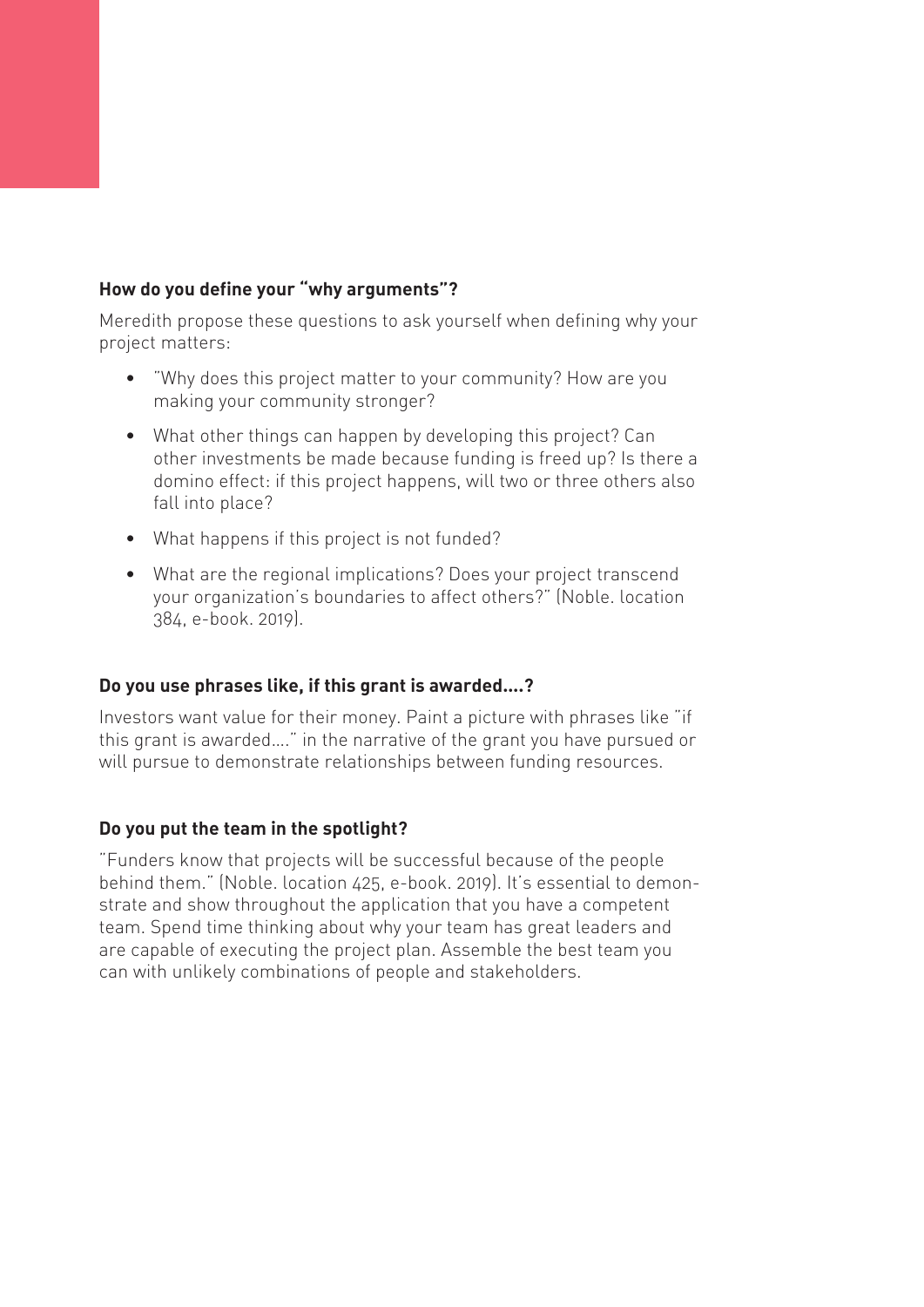#### **Do you usually present a detailed scope of work/implementation plan/ work plan?**

Here is where you convince the reviewer. Do not communicate that you will figure it out once funded, even though it could be true to a degree. You may not be the one leading the project, and it could be stressful and overwhelming to prepare, especially the technical scope of work. According to Meredith, there is a painless way to solve this: ask for bullet points from the technical staff or the person responsible for implementing the project. Another way is to meet in person and record the technical person's answer. Then take the narrative back to the technical person and ask them to edit, you have experts in your team so use them!

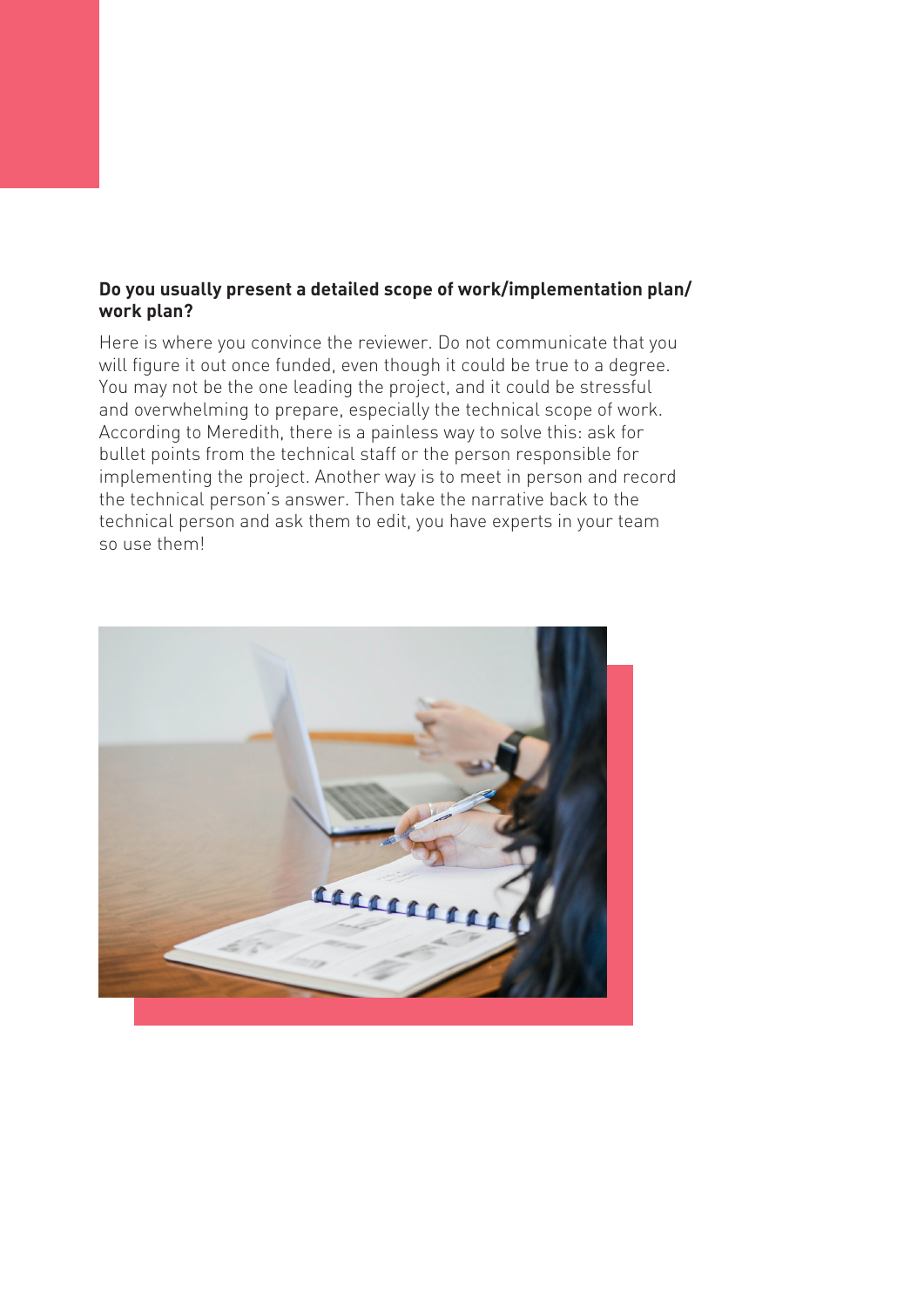## **FIND GRANTS TO GO AFTER**

Merediths number one recommendation is to visit Instrumentl.com, which is a great online grant database. You can also hire experts in grant writing through that web page. Another tip is to combine Google search engine and Instrumentl.

#### **How can you be creative?**

Meredith uses an example of the building of a skatepark. If you search for "skatepark grants" you probably end up at the Tony Hawk Foundation. The maximum you can apply for is \$25,000. Skateparks cost somewhere around \$300,000 to \$400,000+. So she had to be creative when searching for funding. Think about your project in a smaller "bite-size". It could help to look at the budget and see how certain line items could be funded separately.

- "Adjacent land uses. Next to the skatepark was a large senior housing complex. Research shows that loneliness is one of the main contributors to poor health in seniors. I explored grant opportunities to make seniors feel welcome, spending time at the skatepark. Not only does this give them a lively show, but it also helps detract from unwanted behaviors often associated with skateparks. I found a grant for a shaded seating structure from the national dermatology association. Perfect!
- Community health. I researched how the project improves health outcomes, particularly in combating obesity in youth.
- Community identity. The community has a rich history of glass blowing. I researched ways we could incorporate art grants to the skatepark, perhaps making rideable art pieces. (..) I found several promising art grants." (Noble. location 539, e-book. 2019)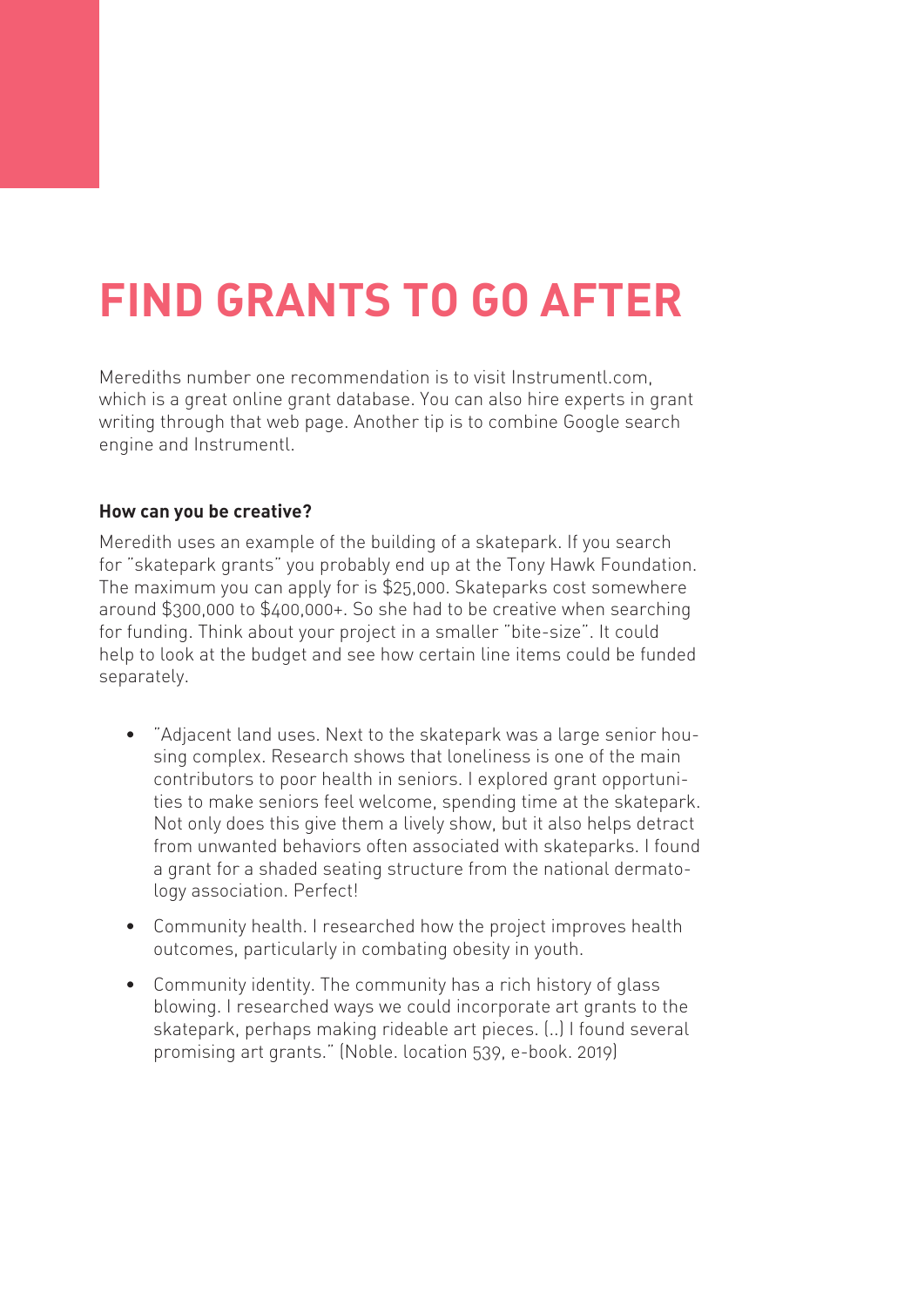#### **What types of funding do you go after?**

Of course, there are different categories of funding to consider. For example, federal grants, low-interest loans also state grants and local grants. Furthermore, private foundations that range in size local, regional, and national.

#### **What do you do if you find the perfect grant but it's due in an insanely short time frame?**

Don't do it, even though it is "the perfect grant for us." Crash preparation of grant applications is a recipe for burnout.

Think of it like this: What is the likelihood of getting funded? Does the funding agency support projects or organizations like yours? What is the true cost of grant preparation?

#### **How do you avoid running out of time to complete a grant?**

Meredith presents seven steps:

- 1: Develop your grant schedule working backward from the deadline
- 2: Develop a visual, paper-based schedule
- 3: Find someone to keep you accountable
- 4: Gather feedback on specific sections early and often
- 5: Finish your draft of the narrative as fast as possible
- 6: Have dedicated space for deep work
- 7: If you do not have time, then do not do it.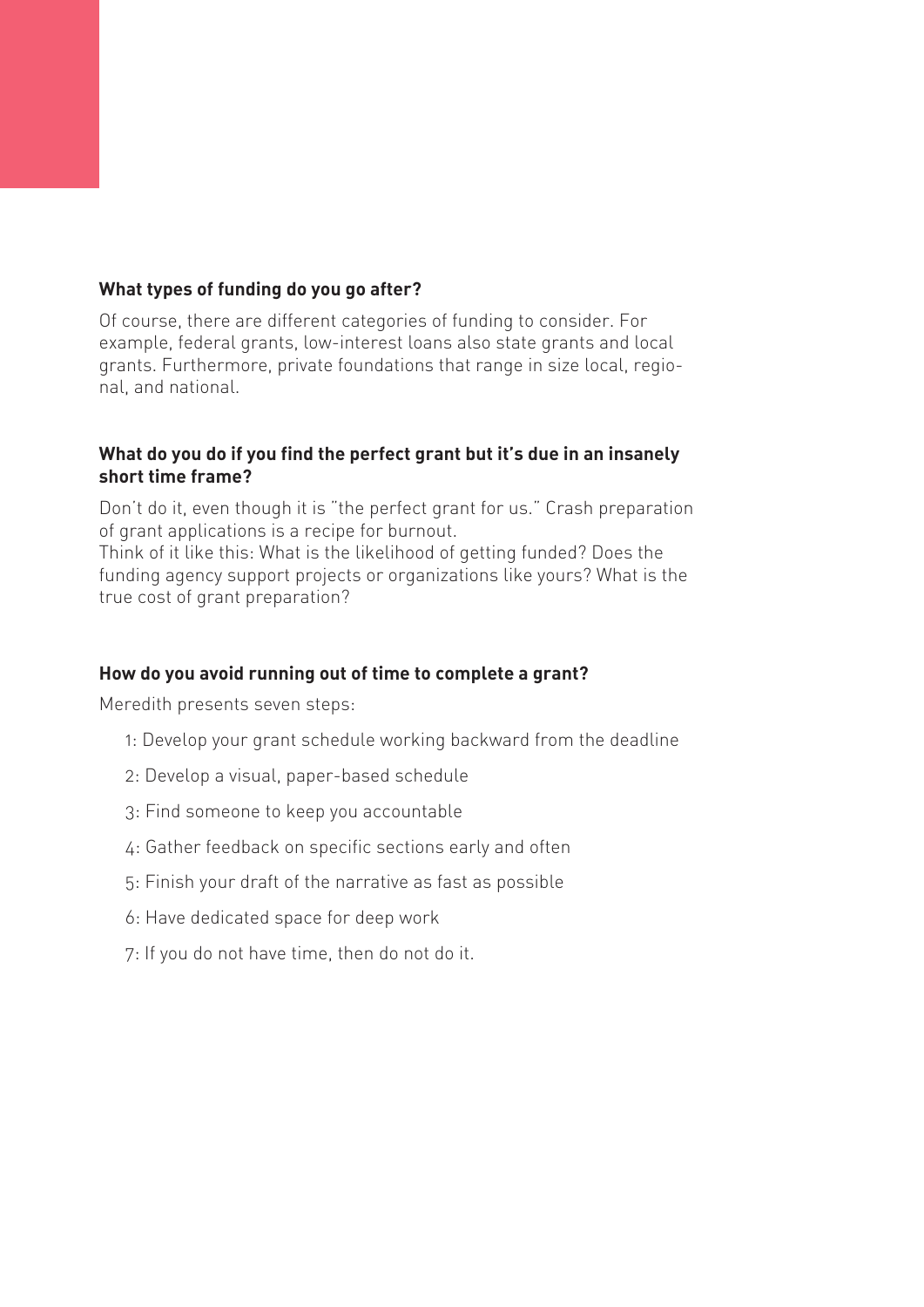# **THANKS FOR READING!**

Interspectral have had the honor to work with plenty small to medium-sized museums, university museums and science centers that have secured the funds to start research projects, develop exhibitions or implement technology they never thought would be possible. A lot of the institutes that we have worked with over the years apply for funding for our joint projects with positive results. Knowing our products and the value it ads to your museum or science center experience is what we do best.

Visit our web page **www.interspectral.com/customers** and read about the projects that other museums have had the funding to pursue.

#### **Stay in touch**

You will find us on Twitter, Instagram, Facebook and LinkedIn as @interspectral

**Reach out info@interspectral.com**